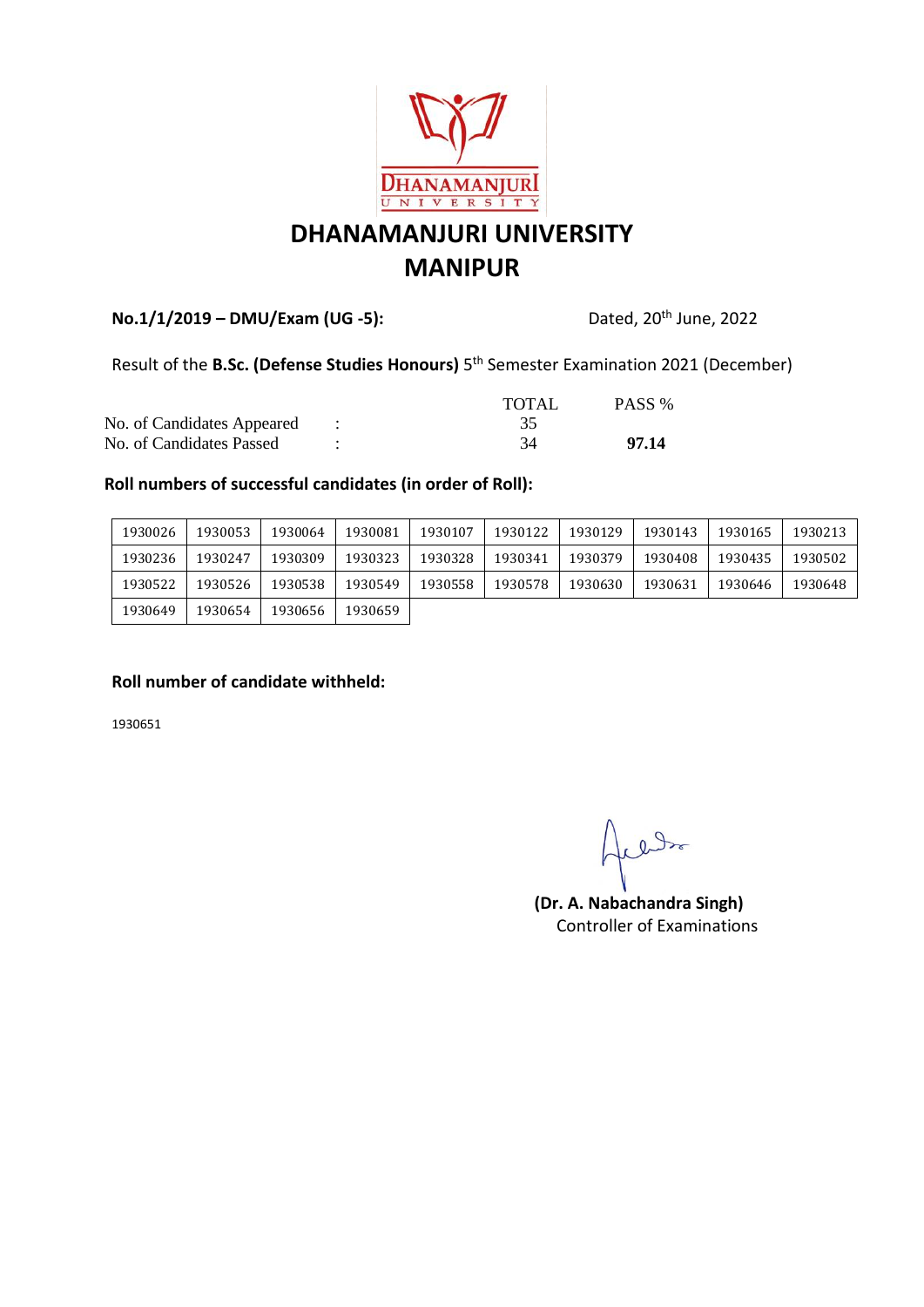

# **DHANAMANJURI UNIVERSITY MANIPUR**

### **No.1/1/2019 – DMU/Exam (UG -5):** Dated, 20th June, 2022

Result of the **B.Sc. (Environmental Science Honours)** 5<sup>th</sup> Semester Examination 2021 (December)

|                            | TOTAL | PASS % |
|----------------------------|-------|--------|
| No. of Candidates Appeared |       |        |
| No. of Candidates Passed   |       | 97.62  |

#### **Roll numbers of successful candidates (in order of Roll):**

| 1930058 | 1930071 | 1930097 | 1930151 | 1930170 | 1930214 | 1930240 | 1930252 | 1930258 | 1930304 |
|---------|---------|---------|---------|---------|---------|---------|---------|---------|---------|
| 1930312 | 1930326 | 1930349 | 1930350 | 1930364 | 1930416 | 1930434 | 1930453 | 1930454 | 1930455 |
| 1930468 | 1930476 | 1930498 | 1930519 | 1930528 | 1930534 | 1930557 | 1930624 | 1930641 | 1940037 |
| 1940046 | 1940093 | 1940103 | 1940112 | 1940116 | 1940118 | 1940147 | 1940157 | 1940171 | 1940196 |
| 1940213 |         |         |         |         |         |         |         |         |         |

#### **Roll number of candidate withheld:**

1930185

aller

**(Dr. A. Nabachandra Singh)** Controller of Examinations